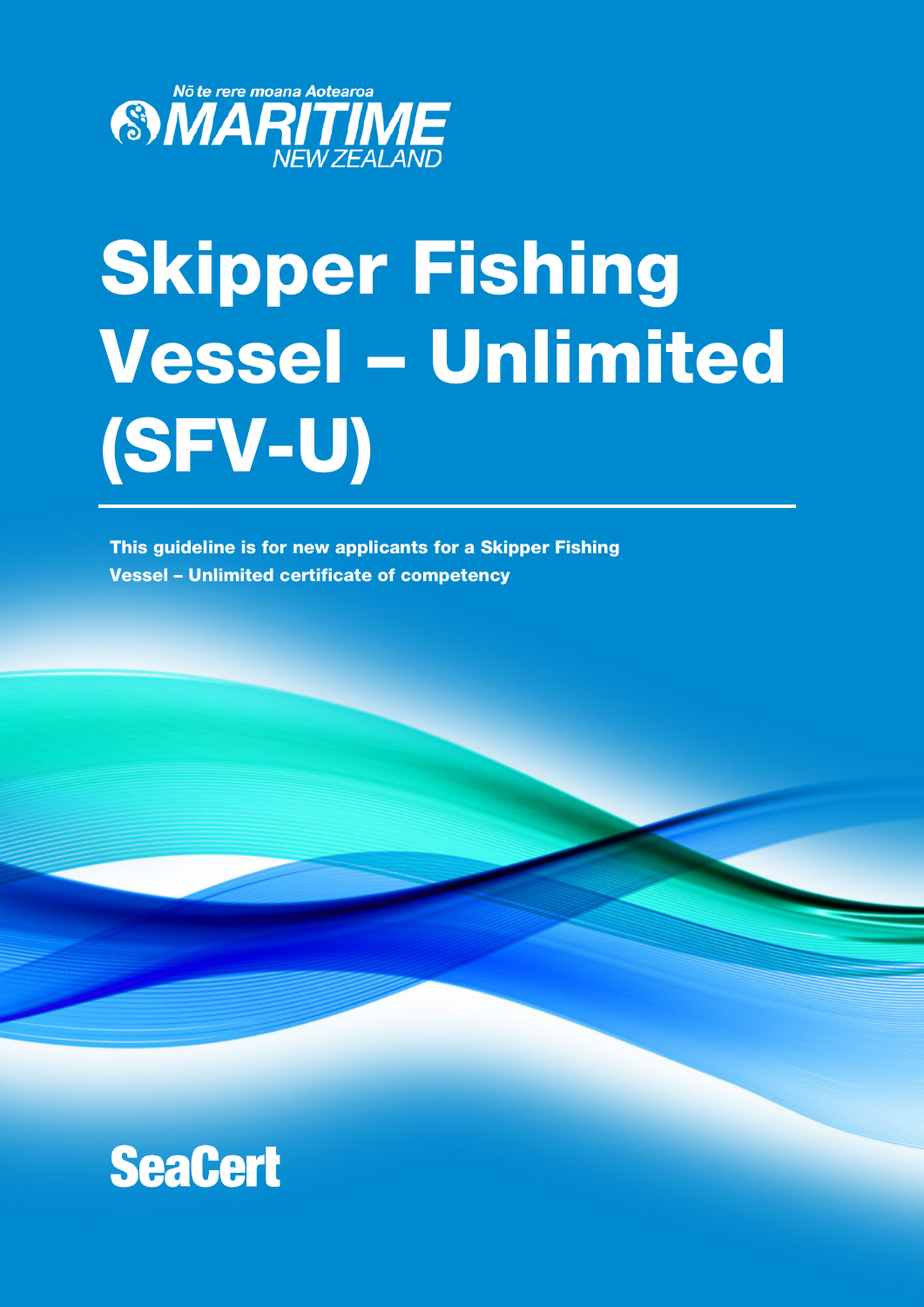# Skipper Fishing Vessel – Unlimited

#### Last updated: November 2019

This document is uncontrolled if printed. Please refer to the Maritime New Zealand website for the latest version.

## In this guide

| 1. | Overview                     |                                        | $\mathbf{2}$   |
|----|------------------------------|----------------------------------------|----------------|
| 2. |                              | Requirements                           | 3              |
|    | 2.1                          | Prior certification and qualifications | $\overline{4}$ |
|    | 2.2                          | Sea service                            | $\overline{4}$ |
|    | 2.3                          | Training                               | 6              |
|    | 2.4                          | Final examination                      | 8              |
|    | 2.5                          | Fit and proper person                  | 8              |
|    | 2.6                          | Medical examination and eyesight tests | $\Theta$       |
|    | 2.7                          | Identity                               | 10             |
|    | 3. When and how to apply     |                                        | 11             |
|    | 3.1                          | Copies of supporting documents         | 11             |
|    | 3.2                          | Fees                                   | 11             |
|    | 3.3                          | Application process                    | 12             |
|    | 3.4                          | Checklist                              | 14             |
|    | 4. Contact us for help<br>15 |                                        |                |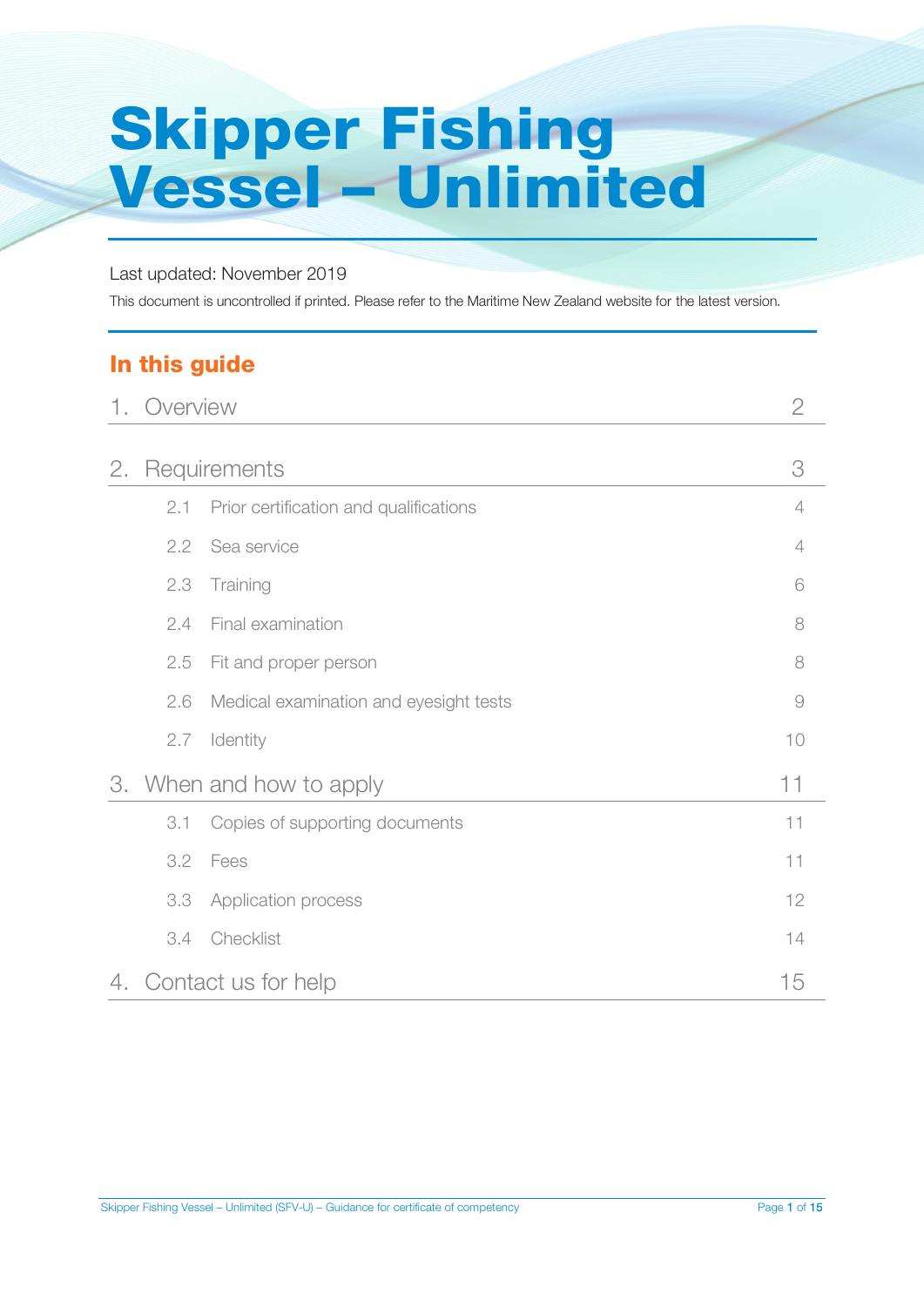# 1. Overview

#### Skipper Fishing Vessel – Unlimited (SFV-U) certificate of competency

This guideline is for new applicants for the Skipper Fishing Vessel – Unlimited certificate of competency. It does not cover recognition of an equivalent certificate obtained outside New Zealand.

The information in this guideline covers sea service, training and other requirements for the certificate, how to apply and pay for your certificate, and where to find more information.

Once you have your SFV-U certificate, it is valid for five years. To continue using your certificate you will need to renew it before the expiry date. For more information about the requirements for renewal (revalidation) of certificates, refer to the Maritime New Zealand (Maritime NZ) website.

#### maritimenz.govt.nz/seafarers

The SFV-U certificate is issued under Subpart D of Maritime Rules Part 32 – National (STCW-F aligned) Certificates. It corresponds with a certificate issued under Regulation II/1 (chapter 2 regulation 1) of the International Convention on the Standards of Training, Certification and Watchkeeping for Fishing Vessel Personnel, 1995 (STCW-F).

With this certificate, you can perform the functions and duties of master on a fishing vessel of any size in any operating area. This is the highest-level command certificate for a fishing vessel.

#### **Disclaimer**

These guidelines provide information and explanations about the requirements set out in the maritime rules, but are not a substitute for the rules themselves, which are the law. These guidelines refer to provisions in the Maritime Rules Part 32, Seafarer Certification. The Director of Maritime New Zealand will grant a certificate only when satisfied that all requirements have been met.

In this guideline, any references to 'we' or Maritime New Zealand relating to a decision about the issue or renewal of any seafarer certificate are references to the Director or a person acting under the Director's delegated authority.

#### maritimenz.govt.nz/rules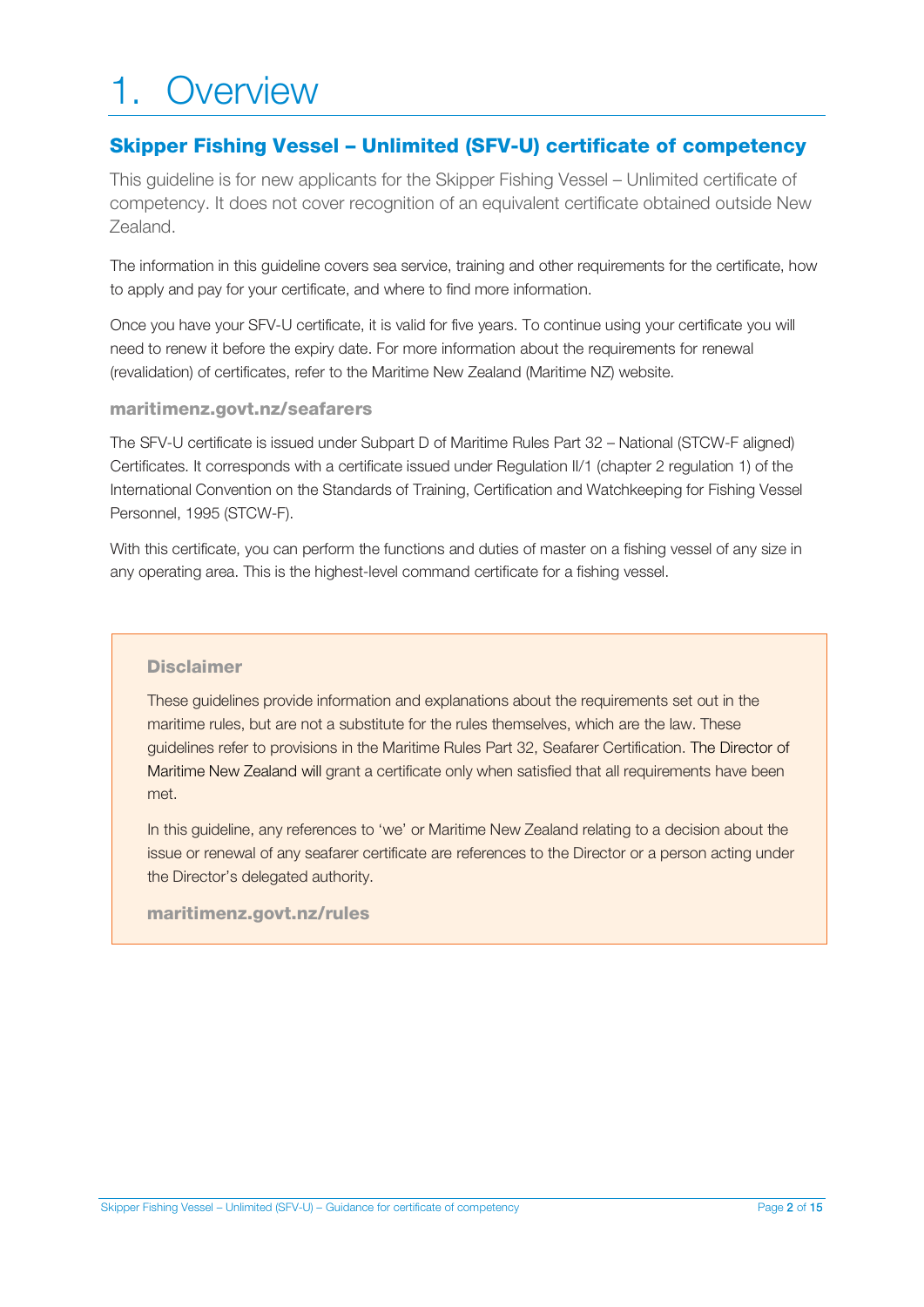# 2. Requirements

Before you spend time doing sea service and training, we recommend you check that you can meet the medical fitness and eyesight standards (including for colour vision), and that you understand the fit and proper person requirements.

A summary of the requirements for this certificate is provided below. You need to meet all of these requirements to get your SFV-U certificate.

- hold a current certificate of competency as Mate Fishing Vessel Unlimited or equivalent
- prove you have met the minimum sea service requirements
- complete and pass the approved qualification for SFV-U
- have current ancillary certificates and the STCW Global Maritime Distress and Safety System (GMDSS) certificate of competency
- pass Maritime NZ's final exam
- prove that you are a fit and proper person
- be medically fit and have good eyesight.

Each of these requirements and how to prove that you meet them is explained below.

You must also have English conversation, reading and writing skills appropriate to the responsibilities and functions for the level of your certificate, so that you can satisfactorily complete training, pass examinations and discharge your duties.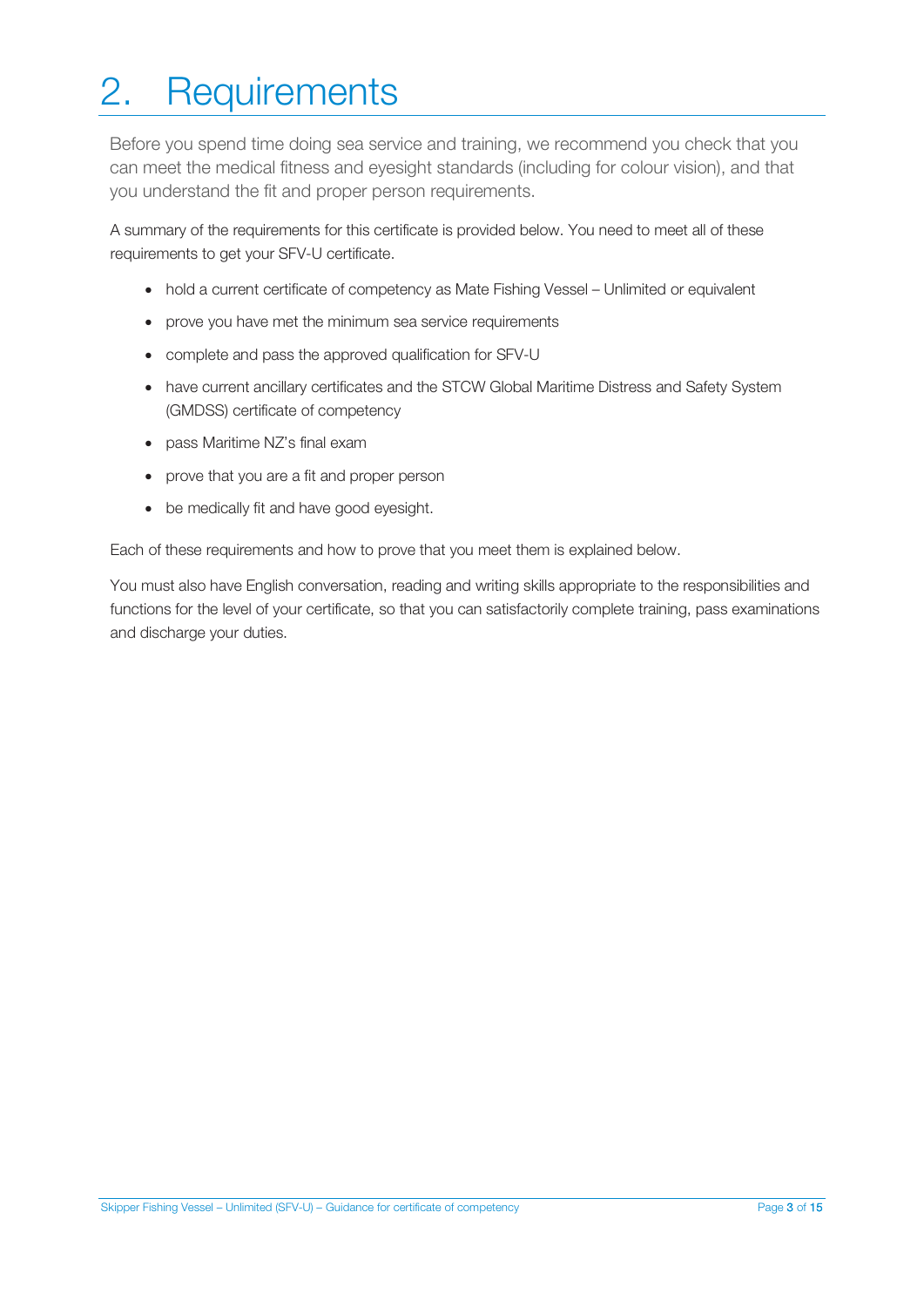#### 2.1 Prior certification and qualifications

You must have a current Mate Fishing Vessel – Unlimited (MFV-U) certificate or equivalent.

#### 2.2 Sea service

Your sea service must be relevant and appropriate to the requirements set out in the maritime rules.

In practice, this means that you must complete your sea service as mate or officer in charge of a navigational watch while holding MFV-U, aboard a fishing vessel of 12 metres or more overall length operating beyond restricted limits.

#### Sea service requirements

The sea service requirement is a minimum of 12 months.

Up to six months of this sea service may be substituted if you have sea service as officer in charge of a navigational watch (holding a certificate as Watchkeeper Deck or equivalent, or higher) on vessels covered by the International Convention on the Standards of Training, Certification and Watchkeeping for Seafarers, 1978, as amended (STCW).

All of your sea service must have been completed in the 10 years immediately before you apply for the certificate.

#### Proving your sea service

You are responsible for making sure your sea service is documented and verified by your ship's master or company.

To prove your sea service, you must provide at least one of the following documents for each vessel you have served on:

- *certificate of sea service* or *record of employment* (available on MNZ's website)
- completed seafarer's record book
- discharge certificate or discharge book (ensuring that any section on watchkeeping is appropriately signed off)
- a letter from your employer.

The documents you provide must contain all of the following details for each vessel you have served on:

- your employer's name and contact details
- the name, gross tonnage details and type of vessel (for example, passenger, non-passenger, fishing)
- the area of operation
- the length overall
- the dates you were employed and the sea time completed between those dates
- your duties and the capacities you served in.

Any statutory declarations you have made are generally not acceptable as proof of your sea service. However, the Director will consider these in exceptional circumstances.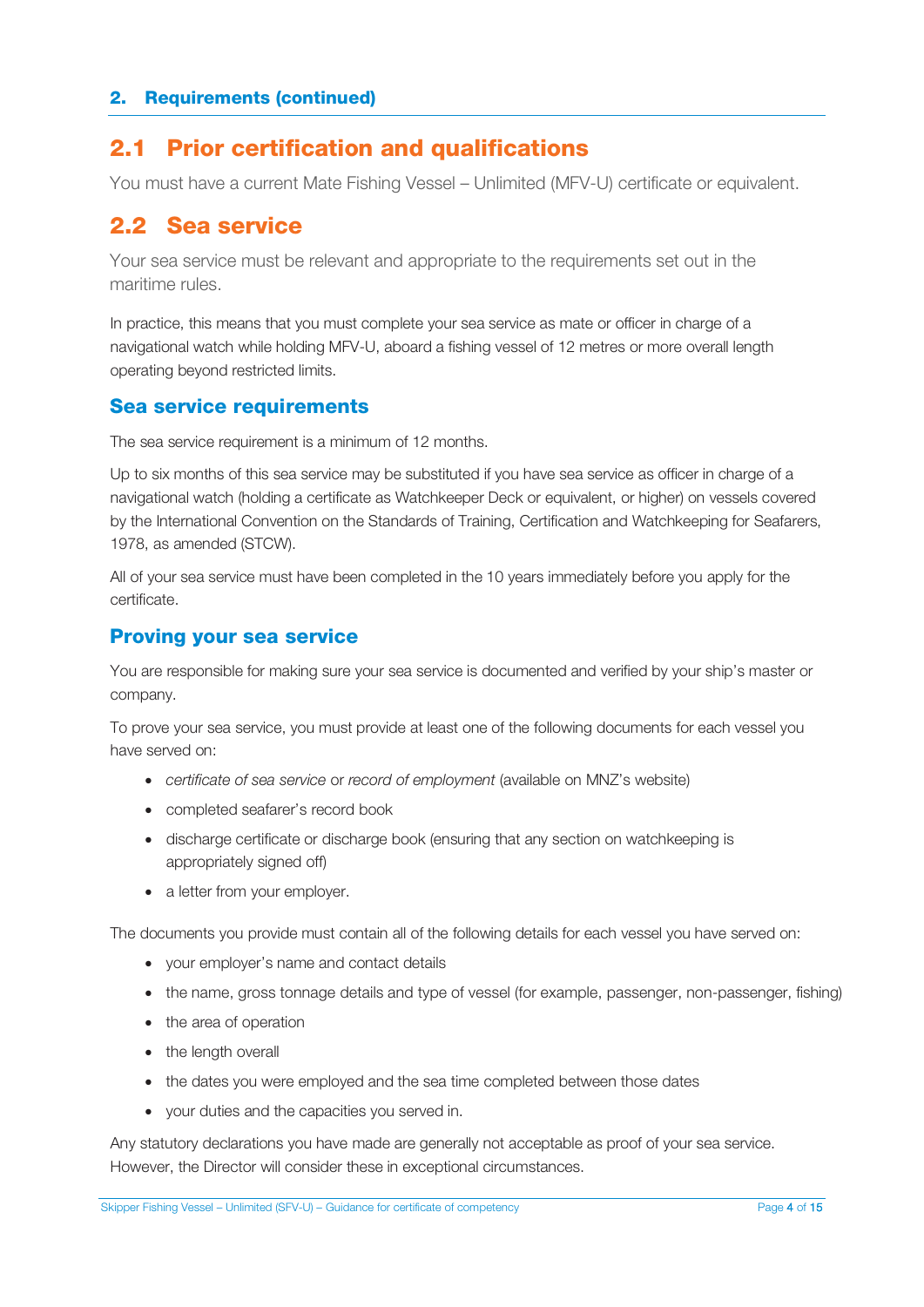#### Calculating sea service for voyages of 24 hours or more

Relevant qualifying sea service is expected to be on voyages of 24 hours or more, calculated as follows:

- from the sign-on date of starting work on the ship to the sign-off date of discharge (both dates are inclusive)
- by counting each whole calendar month during this period as one month
- for multiple voyages, by adding together extra days that do not fall within a calendar month, with each addition of 30 days to be calculated as one month.

Extended time in port is generally not counted as sea service, and nor is time on leave.

#### **Note**

Voyage means a voyage between a port or place of departure and a ship's final port or place of arrival. It includes any period of 24 hours (or more) where you are signed on or employed on the vessel and you remain on board.

For example: If your service record shows your sign-on date as 3 March and sign-off date as 14 April, your sea service would be calculated as one month (3 March to 2 April) and 12 days (from 3 to 14 April inclusive).

#### Calculating sea service for voyages of less than 24 hours

Sea service on voyages of less than 24 hours is calculated by counting the number of months made up of days, as follows:

- by counting each period of eight (or more) hours worked within each period of 24 hours as one day's service
- by counting periods of more than eight hours at a rate of more than one day (may be expressed in decimal points) at the Director's discretion, if the Director is satisfied that there are suitable policies and processes in place to manage fatigue
- by counting each additional 20 days (or more) in one month as one month's sea service.

In cases where sea service is accrued and recorded in hours (for example, day work):

- each additional 160 hours (or more) in one month counts as one month's sea service
- where insufficient hours are accrued in a period of 30 days, additional hours may be accrued until 160 hours have been reached. This can then be counted as one month's sea service.

You cannot claim for more days of sea service than you actually served. Extended time in port is generally not counted as sea service, and nor is time on leave.

For more information about calculating your sea service, refer to the MNZ website:

maritimenz.govt.nz/seafarers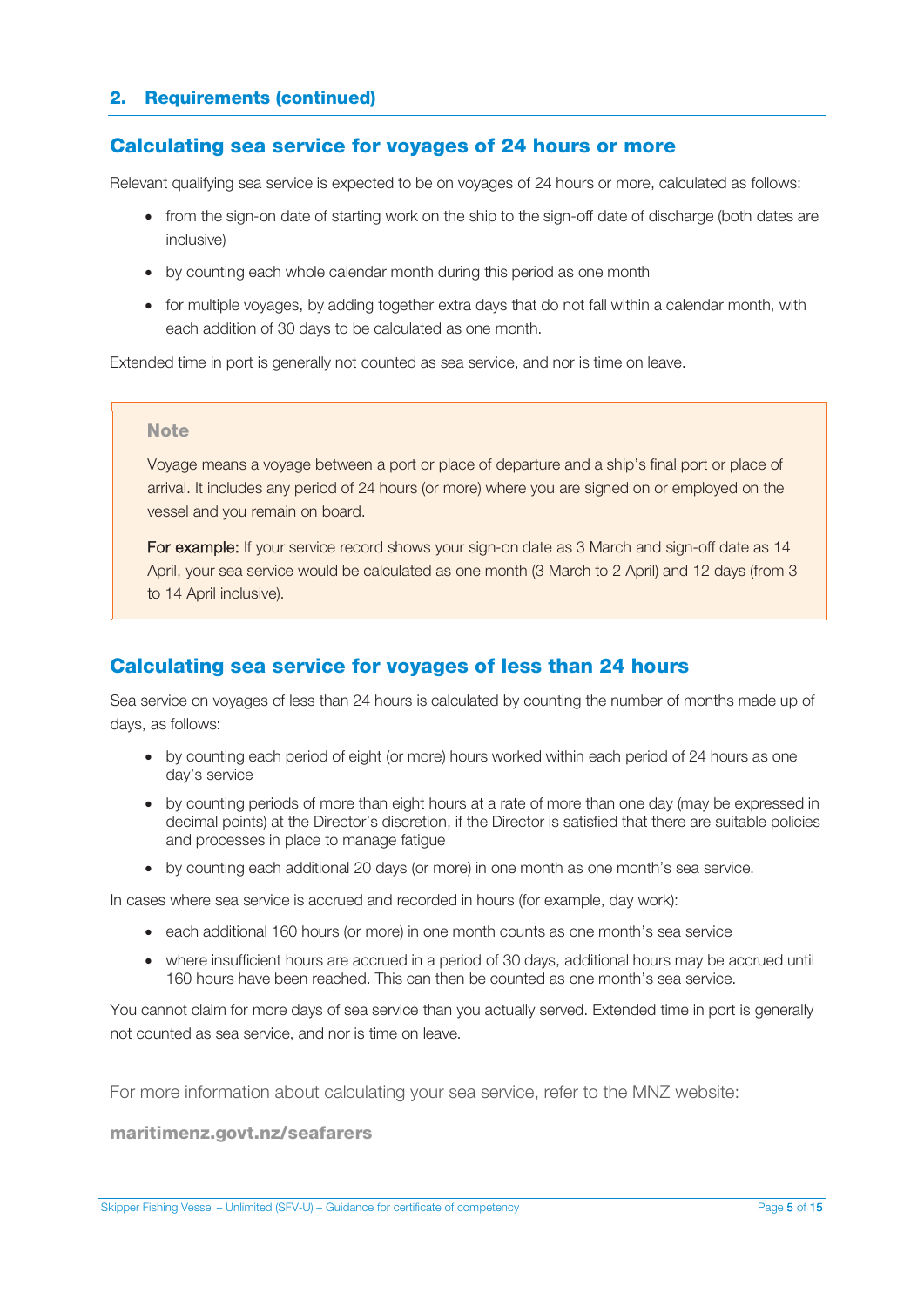#### Sea service pre-assessment

If you are unsure about whether you have met the sea service requirements, you can ask us to assess your sea service time before you make your full application. To have your sea service pre-assessed, you need to:

- apply for pre-assessment using MNZ's pre-assessment form
- send us the documents we need (see Proving your sea service above) in order to check your sea service.

#### **Note**

If you are pre-assessed and have the required sea service for the SFV-U certificate, add your preassessment reference number to your *seafarer certificate application form*.

## 2.3 Training

You must complete training that is acceptable to the Director of Maritime NZ to achieve all of the required competencies for this certificate as set out in Regulation II/1 of STCW-F.

#### Approved training

The approved training qualification for SFV-U is the New Zealand Diploma in Fishing Vessel Operations (Level 6) with Fishing Vessel Skipper strand. This diploma is available through the International Maritime Institute of New Zealand (Nelson).

#### Documents you must provide with your application

| <b>Requirement</b>               | Document(s) you must provide                              |
|----------------------------------|-----------------------------------------------------------|
| New Zealand Diploma in Fishing   | The diploma certificate showing your name and the date of |
| Vessel Operations (Level 6) with | issue. Alternatively, a copy of your academic transcript  |
| Fishing Vessel Skipper strand    | evidencing completion of the qualification.               |

For more information about approved training providers and the SFV-U competency framework, refer to the MNZ website:

#### maritimenz.govt.nz/seafarers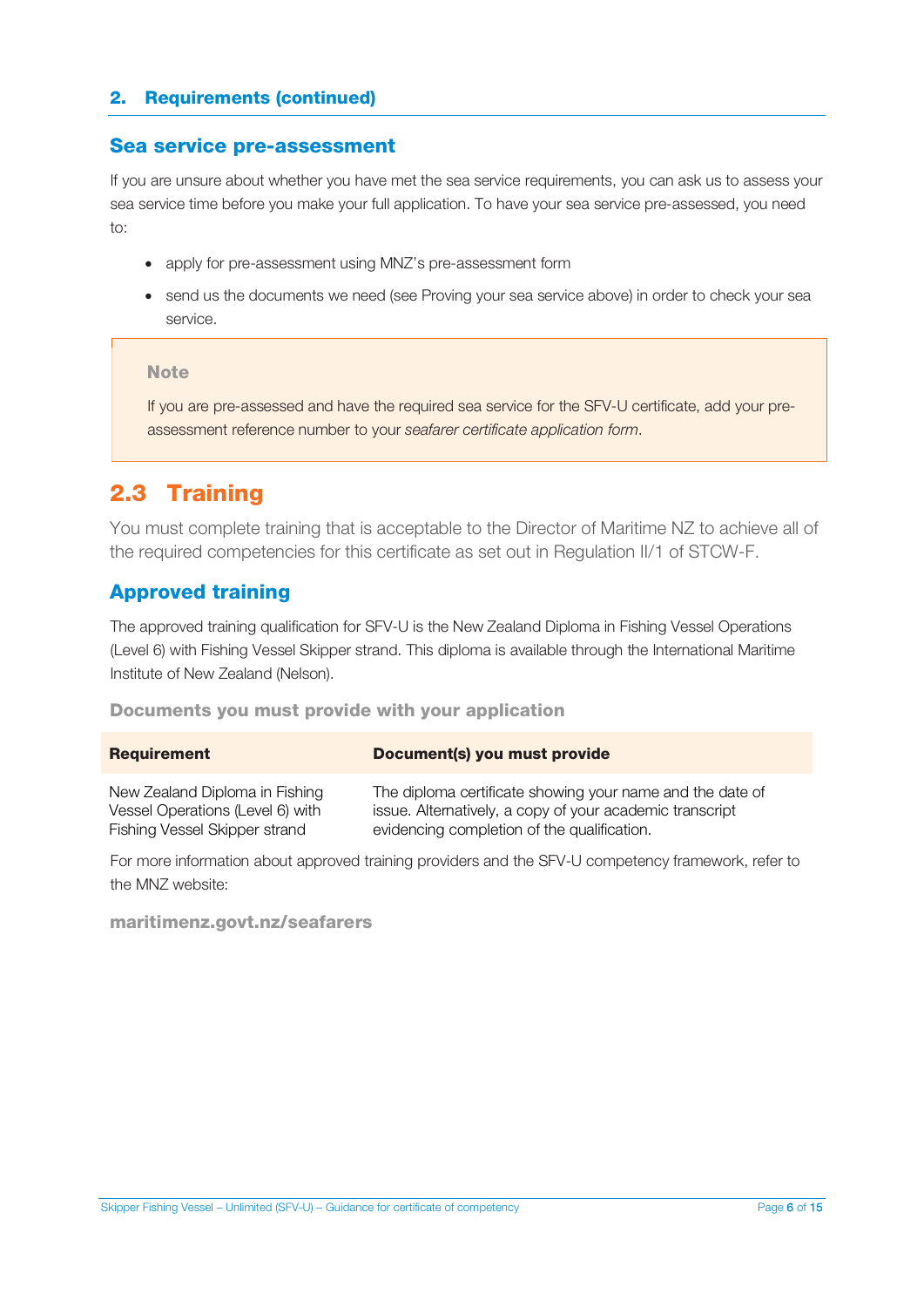#### Ancillary and other certificates

You must provide copies of the ancillary and other certificates required for your SFV-U training as listed below. You need to provide evidence of the certificates and any refresher courses to confirm you have demonstrated proficiency in the required skills.

| <b>Ancillary certificate requirements</b>                                             | Document(s) you must provide                                                                                                                                                                                                                                                               |
|---------------------------------------------------------------------------------------|--------------------------------------------------------------------------------------------------------------------------------------------------------------------------------------------------------------------------------------------------------------------------------------------|
| STCW-F basic training                                                                 | STCW-F basic training that complies with STCW-F<br>chapter III regulation 1 and covers basic personal<br>survival techniques, fire prevention and fire fighting,<br>emergency procedures, elementary first aid, prevention<br>of marine pollution and prevention of shipboard<br>accidents |
|                                                                                       | Alternatively, we will accept an STCW certificate of<br>proficiency in basic training (which complies with STCW<br>A-VI/1 paragraph 2) as meeting these requirements                                                                                                                       |
| Proficiency in survival craft and rescue<br>boats other than fast rescue boats (PISC) | STCW survival craft and rescue boats other than fast<br>rescue boats certificate that complies with STCW Code<br>Section A-VI/2 paragraphs 1–4 (Table A-VI/2-1)                                                                                                                            |
| Advanced fire fighting                                                                | STCW advanced fire-fighting certificate that complies<br>with STCW Code Section A-VI/3, paragraphs 1-4 (Table<br>$A-VI/3$                                                                                                                                                                  |
| Medical first aid                                                                     | STCW medical first aid certificate that complies with<br>STCW Code STCW A-V1/4-1                                                                                                                                                                                                           |
| Global Maritime Distress and Safety<br>System (GMDSS)                                 | Current certificate of competency as Global Maritime<br>Distress and Safety System radio operator, as provided<br>for in Maritime Rule 32.114, or recognised equivalent<br>certificate that complies with STCW IV/2                                                                        |

If you already have an ancillary certificate that demonstrates proficiency in the areas listed above and at the required level, you may use it.

Your certificates must also conform to the STCW regulations and have the appropriate STCW regulation number.

Acceptance of overseas STCW and STCW-F training

For STCW and STCW-F basic training, we will accept certificates issued by any training provider that is approved by any country on the STCW white list.

For the STCW advanced training, we will accept ancillary certificates issued by any training provider that is approved by a flag state which has a memorandum of understanding with Maritime NZ.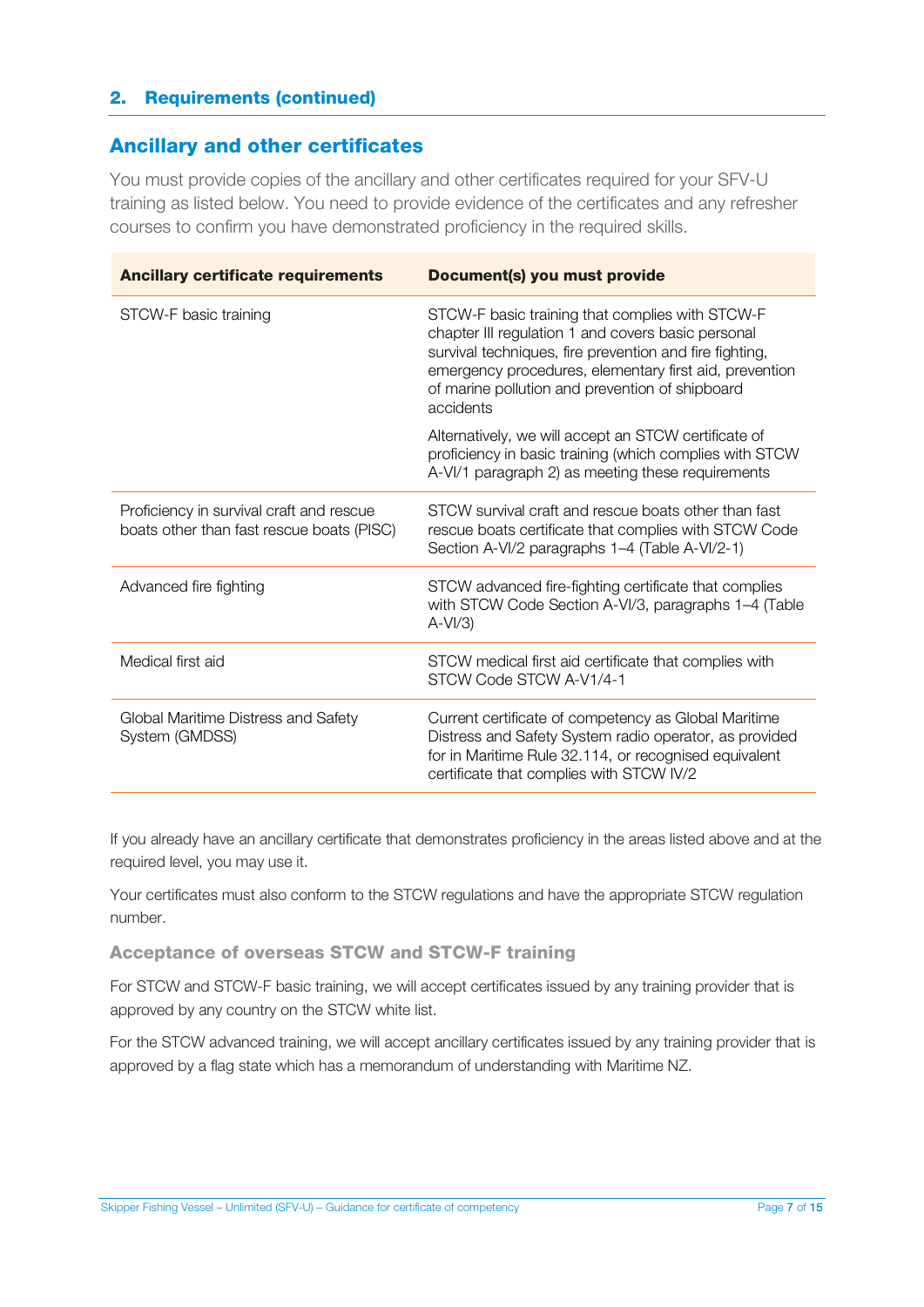#### Global Maritime Distress and Safety System (GMDSS) certificate

Before we can issue your SFV-U certificate, you must provide Maritime NZ with a copy of a valid GMDSS certificate of competency as a specialist radio operator that complies with STCW regulation IV/2. This certificate must be less than five years old from the date of issue.

You will need to complete GMDSS training, including obtaining a course completion letter and a maritime general operator certificate (MGOC) as a radio operator (issued under the Radiocommunications Act 1989 or an equivalent under the international Radio Regulations). Information about how to obtain your GMDSS certificate is available on MNZ's website.

maritimenz.govt.nz/seafarers

If you already hold a GMDSS certificate, it must be valid at the time of applying for your SFV-U certificate.

If you have a GMDSS certificate from a foreign country, refer to the recognition guidelines to see if it is from a country whose certificates we will recognise and the process that applies.

#### 2.4 Final examination

After you have completed the approved training you must sit and pass the final examination.

This examination must be conducted by a Maritime NZ approved examiner. The examination checks that you have met the standards of competency specified in section Regulation II/1 of the STCW-F Convention.

The final examination is currently an oral examination. It is usually organised by your training provider when you have completed all the requirements for the award of the New Zealand Diploma in Fishing Vessel Operations (Level 6) with Fishing Vessel Skipper strand qualification.

#### 2.5 Fit and proper person

We need to confirm that you are a fit and proper person. To help us do this, we need the following documents from you.

| Document(s) you must provide                                                                                                                                                                                                                                                                                                                                                                      |  |
|---------------------------------------------------------------------------------------------------------------------------------------------------------------------------------------------------------------------------------------------------------------------------------------------------------------------------------------------------------------------------------------------------|--|
| A completed fit and proper person form, which<br>must have been signed and dated no more than<br>three months before we receive your application<br>A police clearance report for any country or<br>$\bullet$<br>countries outside New Zealand that you have lived<br>in for 12 months or longer in the past five years<br>(covering the entire period you lived in that country<br>or countries) |  |
|                                                                                                                                                                                                                                                                                                                                                                                                   |  |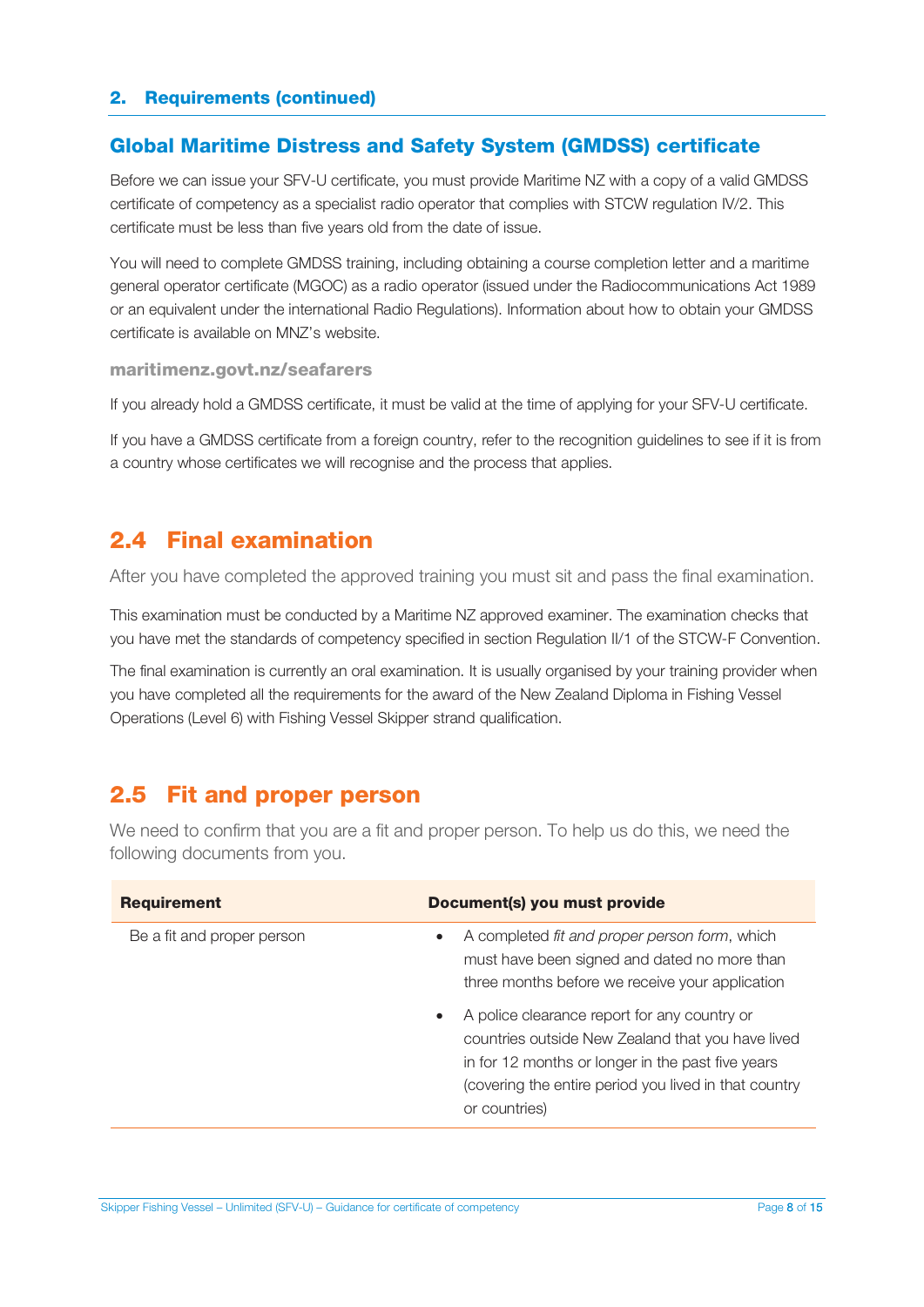## 2.6 Medical examination and eyesight tests

You need to prove that your medical fitness and eyesight meet the required standard.

| <b>Requirement</b> | Document(s) you must provide                                                                                                                                                                                                                                                                    |  |  |
|--------------------|-------------------------------------------------------------------------------------------------------------------------------------------------------------------------------------------------------------------------------------------------------------------------------------------------|--|--|
| Be medically fit   | A certificate of medical fitness for seafarers that is valid at the time we issue<br>your SFV-U certificate (after you have completed all of your exams and ancillary<br>certificates).                                                                                                         |  |  |
|                    | This is a special medical certificate that complies with STCW regulation<br>I/9. You must get it from an approved medical practitioner or from a<br>medical practitioner approved for issuing seafarer medicals in another<br>country that is party to STCW. The category must be A, A(T) or B. |  |  |
|                    | You may use an existing medical certificate if it will be valid (usually less<br>$\bullet$<br>than two years old) when your SFV-U certificate is issued.                                                                                                                                        |  |  |
| Have good eyesight | Eye test results from a registered optometrist, on the official form*, showing you<br>have met the required standards for:                                                                                                                                                                      |  |  |
|                    | visual acuity (including a letter eyesight test). Your visual acuity<br>$\bullet$<br>eyesight test results must be less than 12 months old at the time we<br>issue your certificate                                                                                                             |  |  |
|                    | colour vision – this is initially assessed using the Ishihara colour vision<br>$\bullet$<br>test.                                                                                                                                                                                               |  |  |
|                    | If you fail the Ishihara test, you will need to take an alternative colour<br>vision test (for more details, refer to the Advisory Circular for Part 34<br>on Maritime NZ's website).                                                                                                           |  |  |
|                    | Your colour vision test results (of either test) must be less than six<br>years old at the time your SFV-U certificate is issued.                                                                                                                                                               |  |  |
|                    | * The official form is available on the Maritime NZ website. It is<br>recommended that you take this form with you to your optometrist.                                                                                                                                                         |  |  |

For more information about the medical and eyesight requirements for this certificate, refer to the guidelines on MNZ's website:

maritimenz.govt.nz/seafarers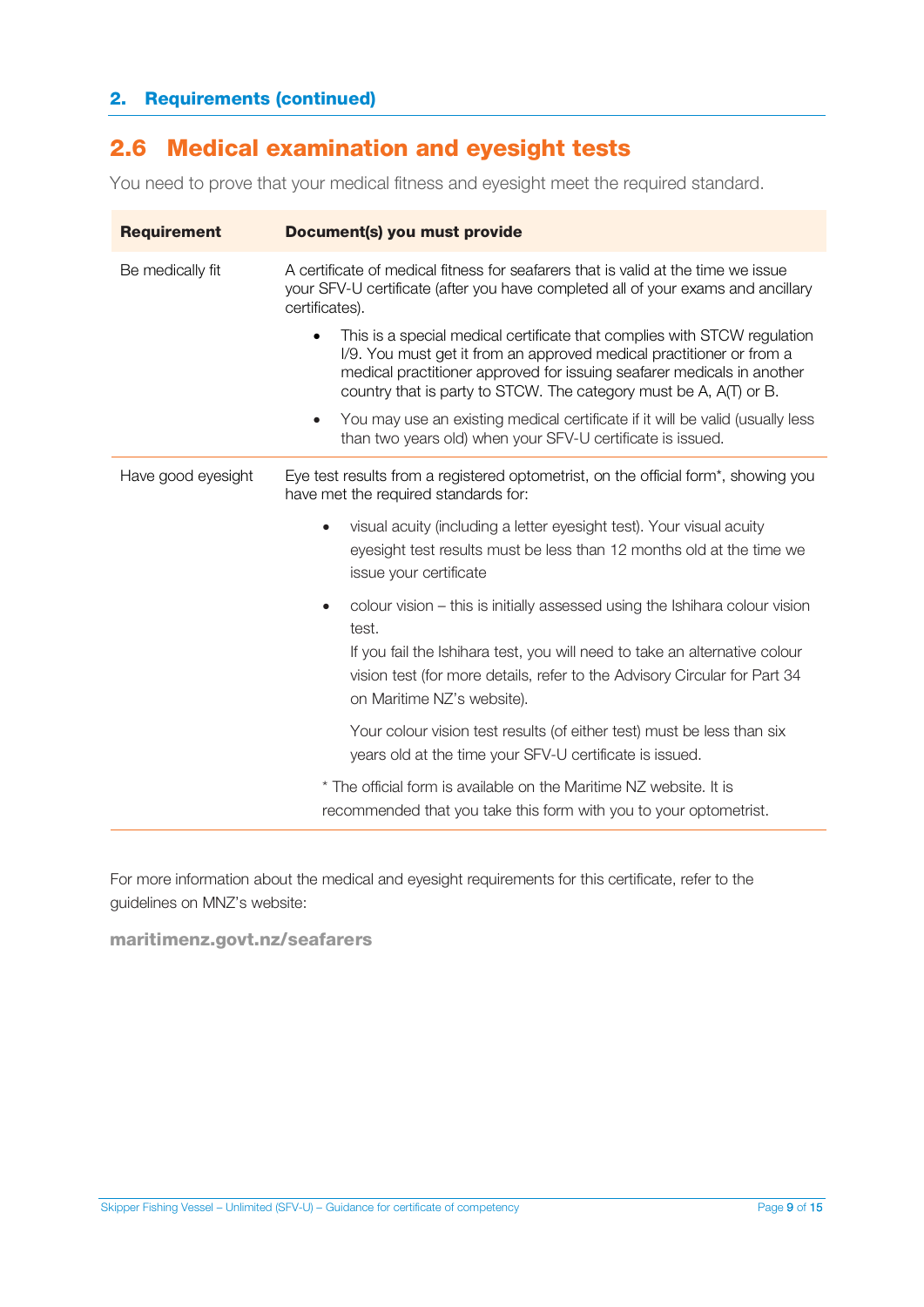## 2.7 Identity

We need to confirm your identity. Acceptable forms of identity are listed below. Refer to the *fit and proper person form* for the latest information.

You will need to provide two passport-sized photos or an electronic copy of a passport photo with your application.

All applicants must provide sighted and signed copies of both:

- a primary identification (ID) document and
- one other form of ID.

One of these forms of ID must be photographic.

A sighted and signed copy is a photocopy that has been sighted and signed by a trusted referee, in person, confirming that the person presenting the identity documents is the same person that the documents refer to. The trusted referee must sight the original identity document before signing the copy.

Trusted referees include a Justice of the Peace, a Notary public, a barrister or solicitor of the High Court of New Zealand, staff of an approved training provider, police, teachers, doctors, or Maritime NZ staff.

| <b>Primary ID</b>                                              | <b>Other form of ID</b>                                             |
|----------------------------------------------------------------|---------------------------------------------------------------------|
| Passport (NZ or overseas)                                      | Driver's licence (NZ or overseas)                                   |
| NZ full birth certificate issued<br>on or after 1 January 1998 | NZ full birth certificate issued<br>prior to 1 January 1998         |
| NZ firearms licence                                            | Overseas birth certificate                                          |
| NZ citizenship certificate                                     | $18 + \text{card}$                                                  |
| NZ refugee travel document                                     | Community services card                                             |
| NZ emergency travel document                                   | SuperGold card                                                      |
| NZ certificate of identity                                     | NZ employee photo identification card                               |
|                                                                | NZ student photo identification card                                |
|                                                                | Inland Revenue number                                               |
|                                                                | NZ issued utility bill<br>(issued not more than six months earlier) |
|                                                                | NZ teachers registration certificate                                |
|                                                                | NZ electoral roll record                                            |
|                                                                | International driving permit                                        |
|                                                                | Steps to freedom form                                               |
|                                                                | Seafarer ID book                                                    |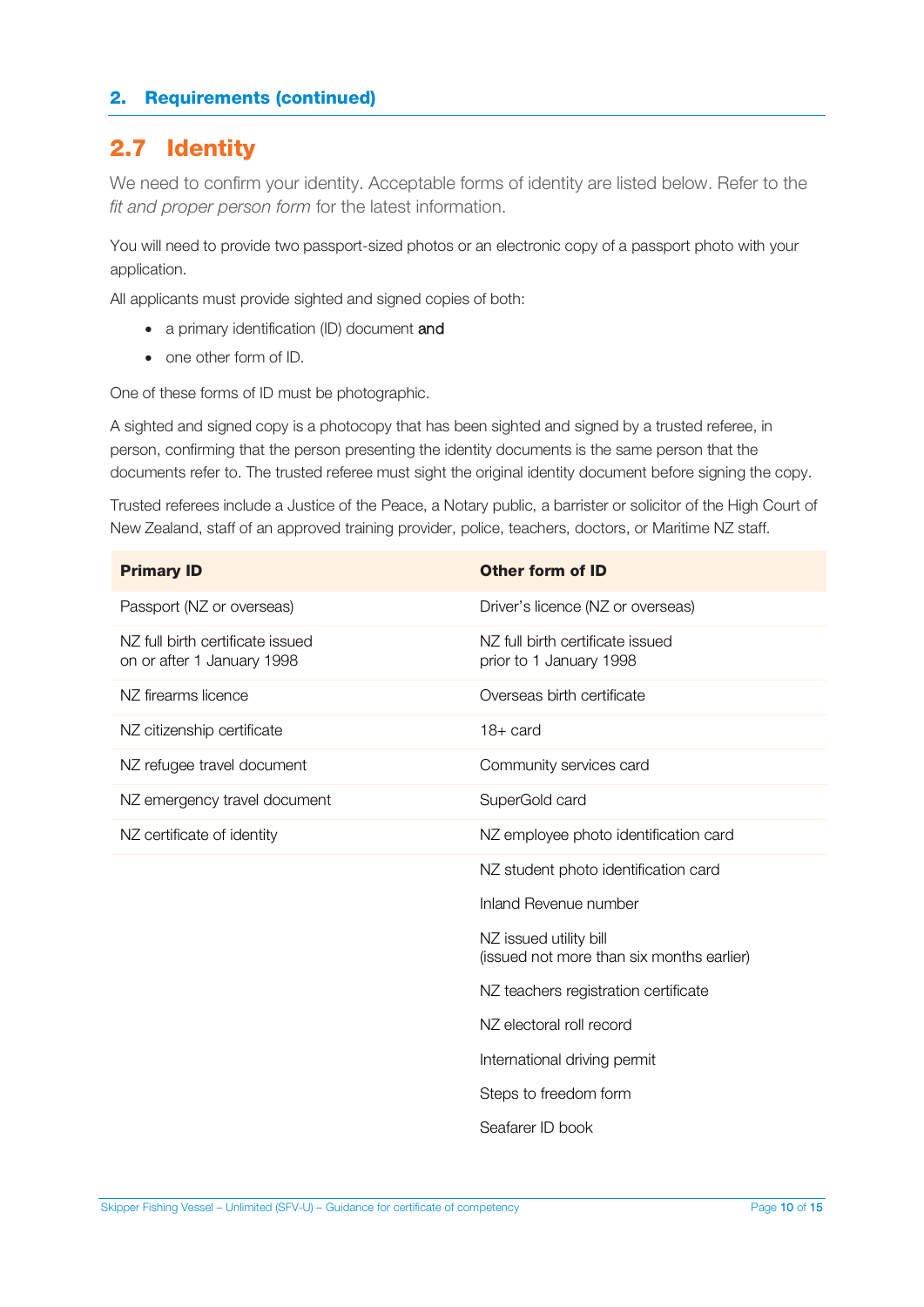# 3. When and how to apply

Apply when you have completed all of the certificate requirements. Once we have received all of the information we need from you, it may take us up to 20 working days to process your application, so send it in as soon as possible (and at least one month before you need your certificate).

Make sure you include all of the documents we have asked for. Refer to *3.4 Checklist* to make sure you have everything you need for your application.

#### Note

If your application is incomplete, it will not be processed and we will return your application and other documents to you.

## 3.1 Copies of supporting documents

We only need copies of your supporting documents, not the original versions.

For the *fit and proper person form* you need to include sighted and signed copies of the ID documents specified.

#### 3.2 Fees

There is a fee for your application. Refer to the Maritime NZ website for information about fees.

#### maritimenz.govt.nz/fees

You will be invoiced once we have formally received your application. A reference number and instructions explaining how to pay will be sent with the invoice.

You can pay:

- by bank deposit or internet banking, or
- online using a credit card or debit card.

Refer to the MNZ website for more information about how to pay your fees:

maritimenz.govt.nz/howtopay

As well as the application fee, you may have other fees and expenses to pay. For example, you may need to pay for your eyesight tests, medical examination, training and ancillary courses.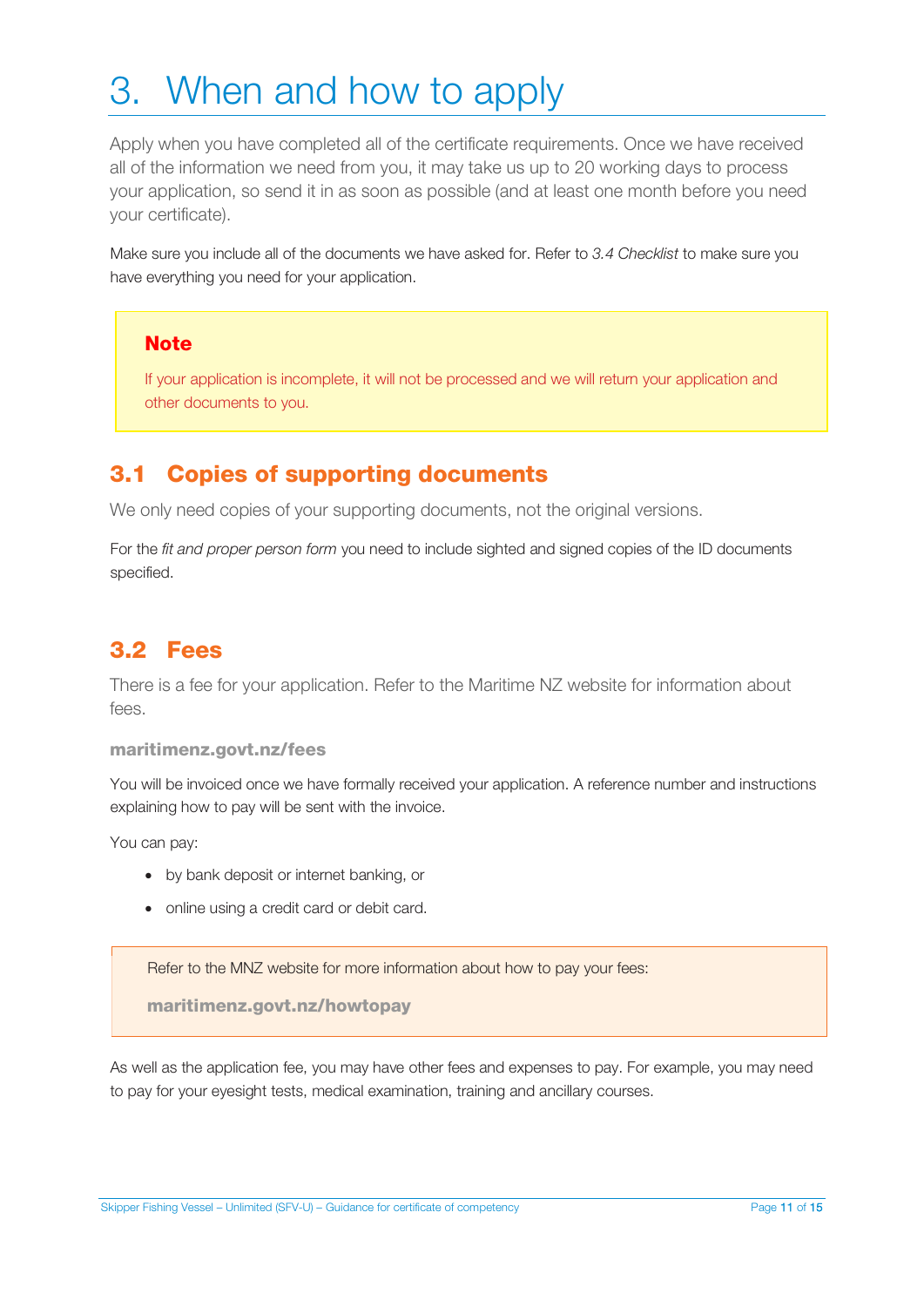#### 3. When and how to apply (continued)

#### 3.3 Application process

This is the application process for this certificate of competency. Complete each step before you move on to the next one.

#### Do you meet all the requirements? 1

You need to check that you meet all of the requirements for this certificate.

Apply for pre-assessment of your sea service time if you are unsure about meeting the sea service requirements.

#### Do you have the documents we need? 2

You need to prove that you meet the requirements. Include all of the documents we have asked for with your application form. Use the checklist to help you (see *3.4. Checklist*).

Remember we need copies, not the originals.

#### Send us your application by courier or email 3

There are two options for you to send your application:

- 1. Send your application by email, attaching the scanned documents. The application form has information about the requirements for electronic copies.
- 2. Use a courier to send us your completed application forms and supporting documents.

The addresses are on the application form.

#### Confirmation and/or request sent 4

We will send you an email or letter to confirm that we have received your application and advise you of any documents we need from you before we can assess your application.

We must receive your payment before we can finalise your application.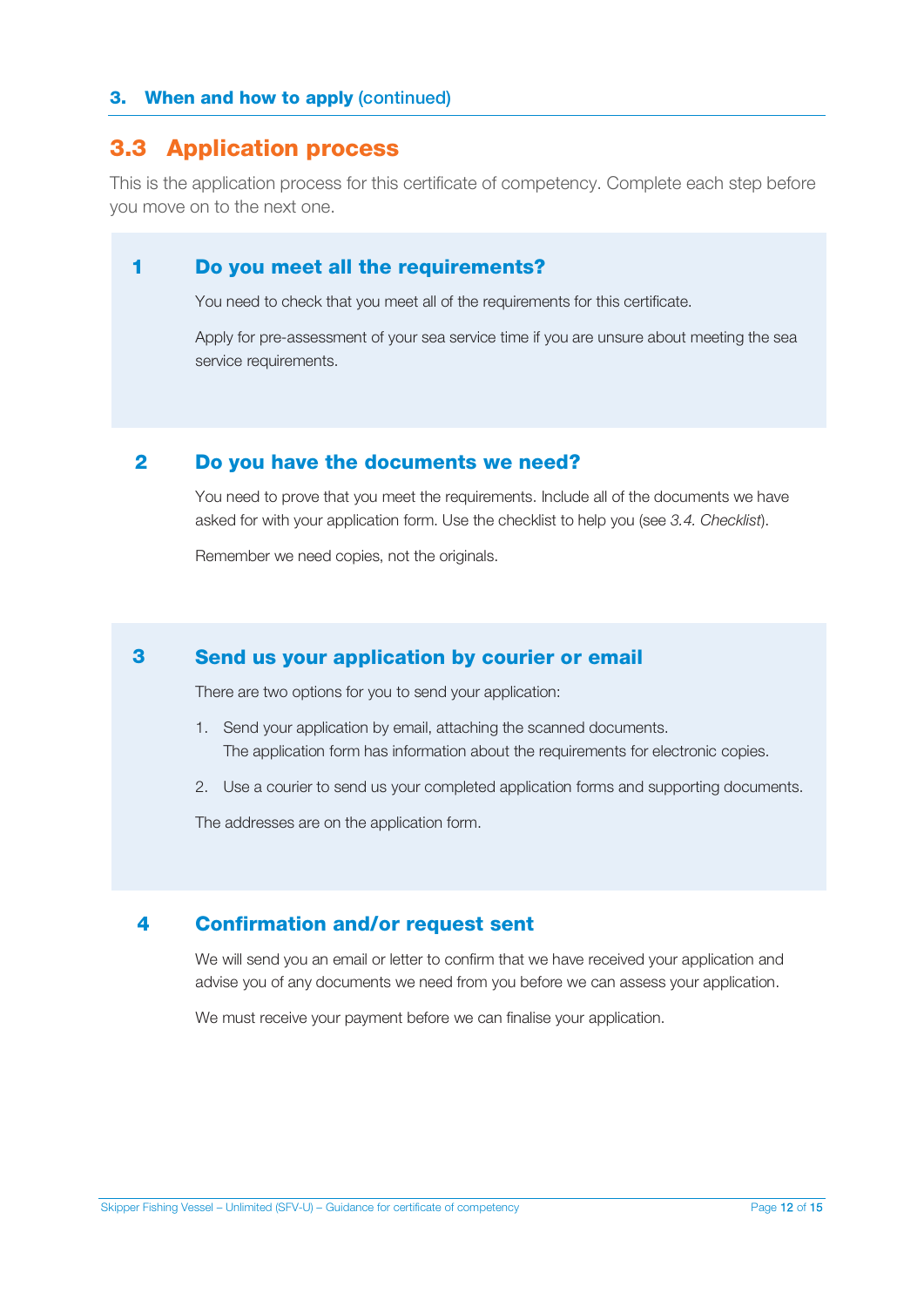#### Assessment and payment of application fee 5

Once you have sent us all the documents we need, we will assess your application and make a decision. This will usually take 20 working days (about a month) from the time we let you know that we have received your application.

We will send you an invoice with your reference number and information on how to pay the application fee once we begin the assessment. Please note we cannot release your certificate unless payment has been received.

#### Issue certificate 6

We will send you:

- your certificate, if your application has been successful, or
- a letter or email explaining why your application was unsuccessful.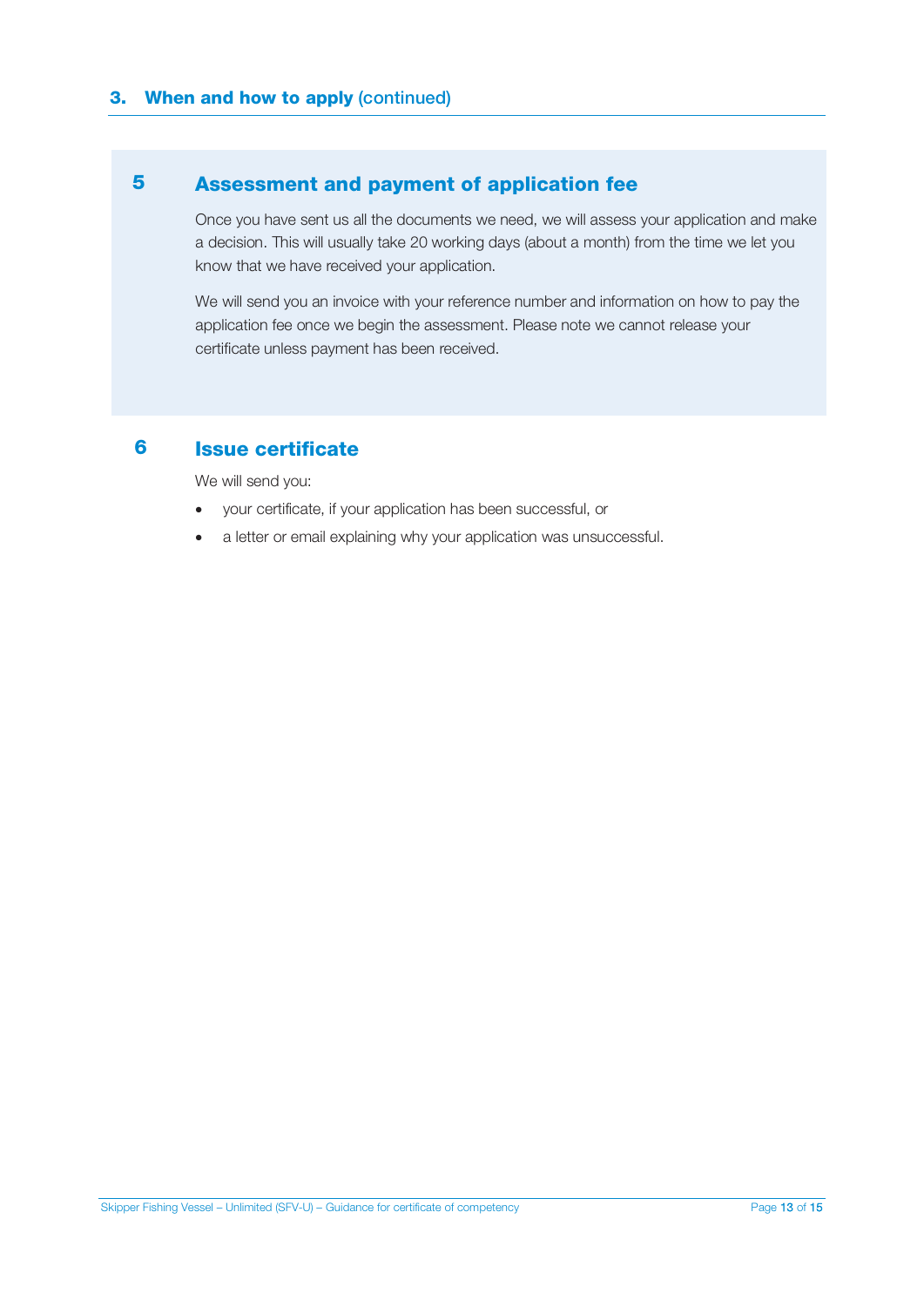## 3.4 Checklist

Use this checklist to make sure that you have everything you need for your application.

Check that your documents are complete and have been signed, dated and sighted as required.

| Seafarer certificate application form                                                                                      |
|----------------------------------------------------------------------------------------------------------------------------|
| Two passport-sized photos or an electronic copy                                                                            |
| Fit and proper person form - including sighted and signed copies of the ID documents specified                             |
| Police clearance report for other countries (if applicable)                                                                |
| Copy of certificate of medical fitness for seafarers                                                                       |
| Evidence of your MFV-U certificate or equivalent                                                                           |
| Evidence of your sea service                                                                                               |
| Your pre-assessment reference number if we pre-assessed your sea service time                                              |
| Evidence of your approved training NZ Diploma in Fishing Vessel Operations (Level 6)<br>with Fishing Vessel Skipper strand |
| Copy of your ancillary and other certificates                                                                              |